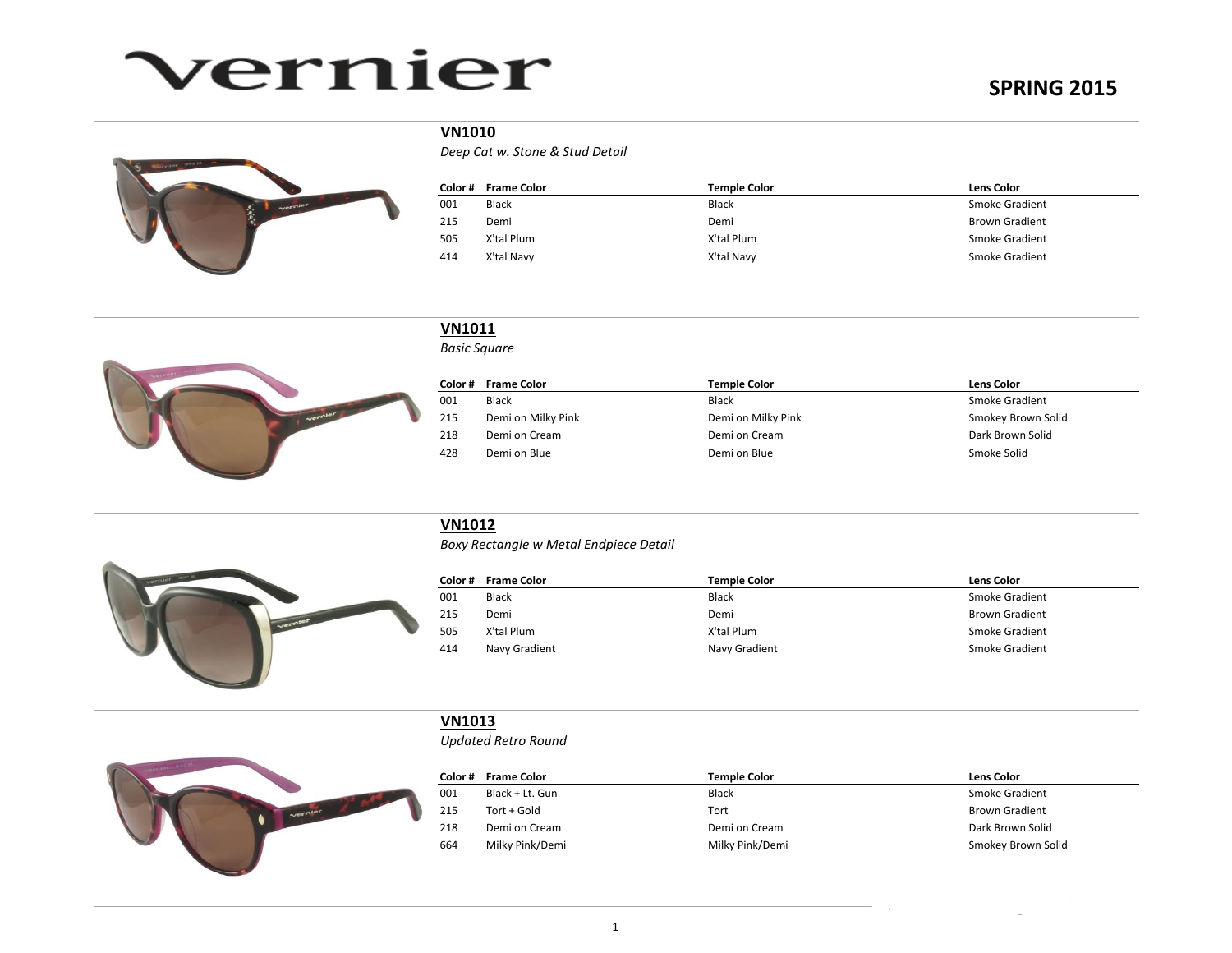# vernier

# **SPRING 2015**



#### **VN1014**

*Retro Round w. Metal Bar Accent*

| Color # | <b>Frame Color</b> | Temple Color                          | Lens Color            |
|---------|--------------------|---------------------------------------|-----------------------|
| 001     | Black              | Black + Shiny Lt. Gun                 | Smoke Gradient        |
| 215     | Demi               | Demi + Shiny Gold                     | <b>Brown Gradient</b> |
| 664     | Demi on Milky Pink | Demi on Milky Pearl Pink + Shiny Gold | Smokey Brown Solid    |
| 428     | Demi on Blue       | Demi on Navy + Shiny Silver           | Smoke Solid           |



#### **VN1015**

*Multi Layered Large Cat*

| Color # | Frame Color  | <b>Temple Color</b>    | <b>Lens Color</b>     |
|---------|--------------|------------------------|-----------------------|
| 001     | Black        | <b>Black</b>           | Smoke Gradient        |
| 210     | Brown X'tal  | Brown X'tal            | <b>Brown Gradient</b> |
| 505     | Plum X'tal   | Plum X'tal             | Smoke Gradient        |
| 105     | <b>Ivory</b> | Solid Ivory Color Base | Smokey Brown Gradient |



#### **VN1016**

*Thick Rounded Wrap*

|     | Color # Frame Color      | <b>Temple Color</b>                   | <b>Lens Color</b>     |
|-----|--------------------------|---------------------------------------|-----------------------|
| 001 | Black                    | Black + Shiny Lt. Gun                 | Smoke Gradient        |
| 215 | Demi                     | Demi + Shiny Gold                     | Smokey Brown Gradient |
| 200 | Brown on Blonde Striated | Brown on Blonde Striated + Shiny Gold | <b>Brown Gradient</b> |
| 604 | Plum on Plum Striated    | Plum on Plum Striated + Lt. Gun       | Smoke Gradient        |



## **VN1017**

*Vented Round w/ Metal Endpiece Decal*

| Color# | <b>Frame Color</b>    | Temple Color          | <b>Lens Color</b>     |
|--------|-----------------------|-----------------------|-----------------------|
| 001    | <b>Black</b>          | <b>Black</b>          | Smoke Gradient        |
| 215    | Demi                  | Demi                  | <b>Brown Gradient</b> |
| 200    | <b>Brown Gradient</b> | <b>Brown Gradient</b> | <b>Brown Gradient</b> |
| 505    | Plum                  | Plum                  | Smoke Gradient        |